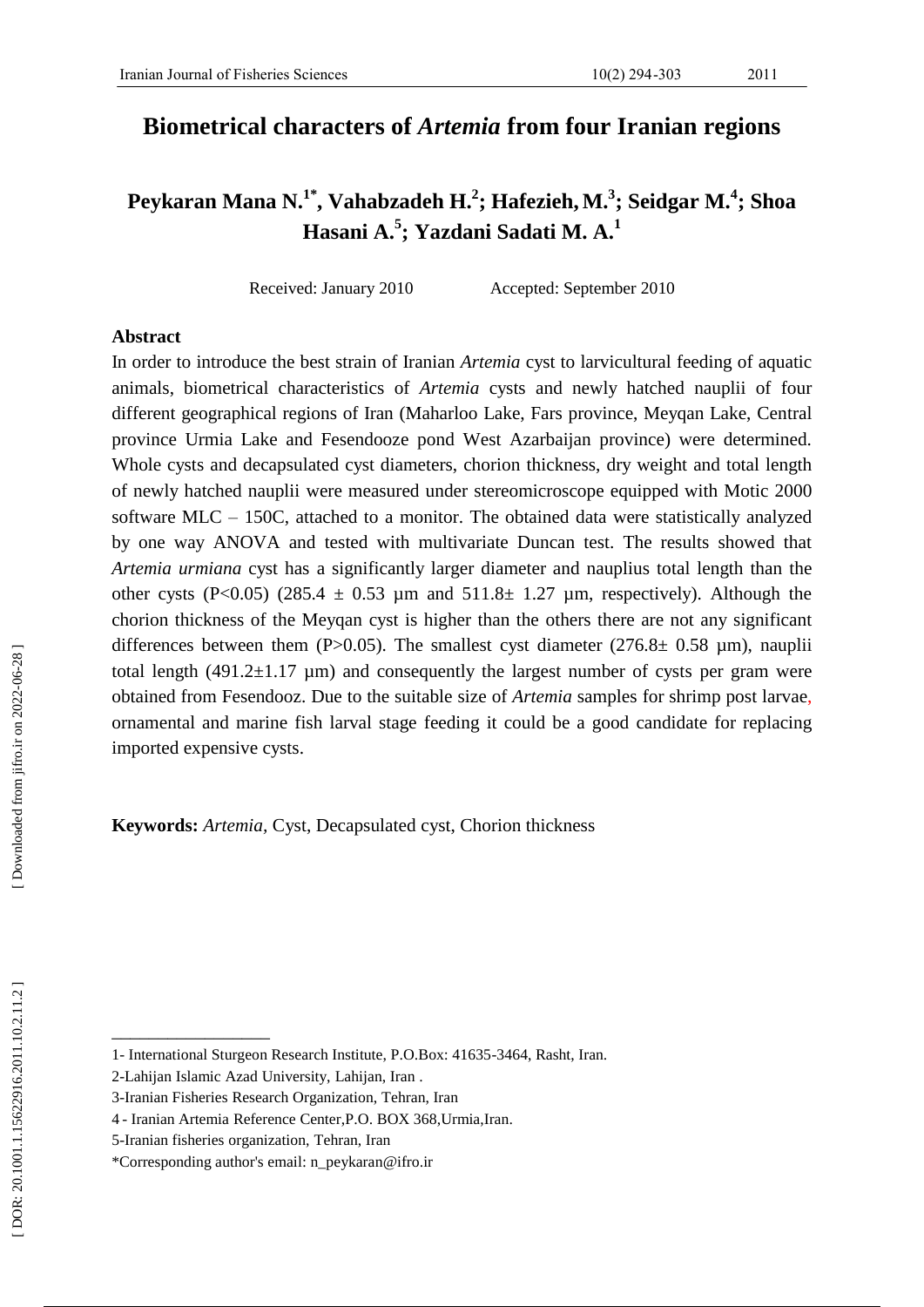# **Introduction**

Due to aquaculture development (especially shrimp culture and ornamental fish rearing), there is an increasing world wide demand for *Artemia* cyst consumption. Recently, there is an increasing demand for *Artemia* cyst that leads to its huge supply from the natural habitats and its culture in pools, ponds and salt water lakes. Since there are different species and strains of *Artemia*, biometrical studies of the existence strain can be help aquaculturists to provide economic live food for their fish culture. *Artemia* annual consumption of the world is more than 2000 tons and in Iran it is near to 50 tons of dry cysts (Lavens and Sorgeloos, 1996; Agh, 2004).

The populations of *Artemia* , exist over all temperate and tropical areas of the world covering 600 *Artemia* sites and have a great potential for systematic, taxonomic evolutionary, fishery studies and aquaculture (Hontoria and Amat, 1992 ; Lavens and Sorgeloos, 1996 ; Gajardo et al., 2002; Van Stappen, 2002)*.* Hafezieh (2003) showed that there are 14 *Artemia* natural habitats in Iran 13 of which are parthenogenesis strain s and one is *Artemia* bisexual in Urmia Lake. Abatzopoulos et al. (2006 ), illustrated 17 *Artemia* sites in Iran (Fig. 1) ; but after draining years during the previous years, these numbers decreased (Ahmady, 2002; Agh, 2004). Vanhaecke and Sorgeloos (1980 ) showed that the whole *Artemia* cyst, the decapsulated cyst and the chorion thickness diameter var y in 24 geographical regions.

Pilla and Beardmord (1994 ) measured the cyst diameter of *A. sinica, A. urmiana* and *A. sp.* and the results showed a significant difference among samples. Mohammad Yari (2002 ) measured the *Artemia* cyst and chorion thickness of several partenogenetic populations from Urmia lake, Qom salt lake and Inj he basin and showed that there was a significant difference of these parameters between Injhe basin and the two other populations. Asem (2005 ) measured the *Artemia* cyst, decapsulated cyst diameter and chorion thickness of *A. urmiana* from 26 stations of Urmia Lake and mentioned that the minimum and maximum of chorion thickness was 1.31 and 9.37, respectively.

The most harvestable *Artemia* cysts in Iran exist in Urmia Lake, Maharloo Lake, Arak Meyqan and Fesendooz Region. The objective of this study was to determine some biometrical characters of 4 strains of *Artemia* from four Iranian regions .

## **Materials and methods**

The geographical position and other specifications of study regions have been tabulated in Table 1 and Figure1. Water salinities were measured in all sampling areas by refractometer ATAGO -Japan (Table 1). All cysts were collected by a 100µ mesh size sampler net from Urmia Lake, Maharloo Lake, Arak Meyqan and Fesendooz Region. After collection, cysts were separated and purified from mud, algae and Artemia carcass.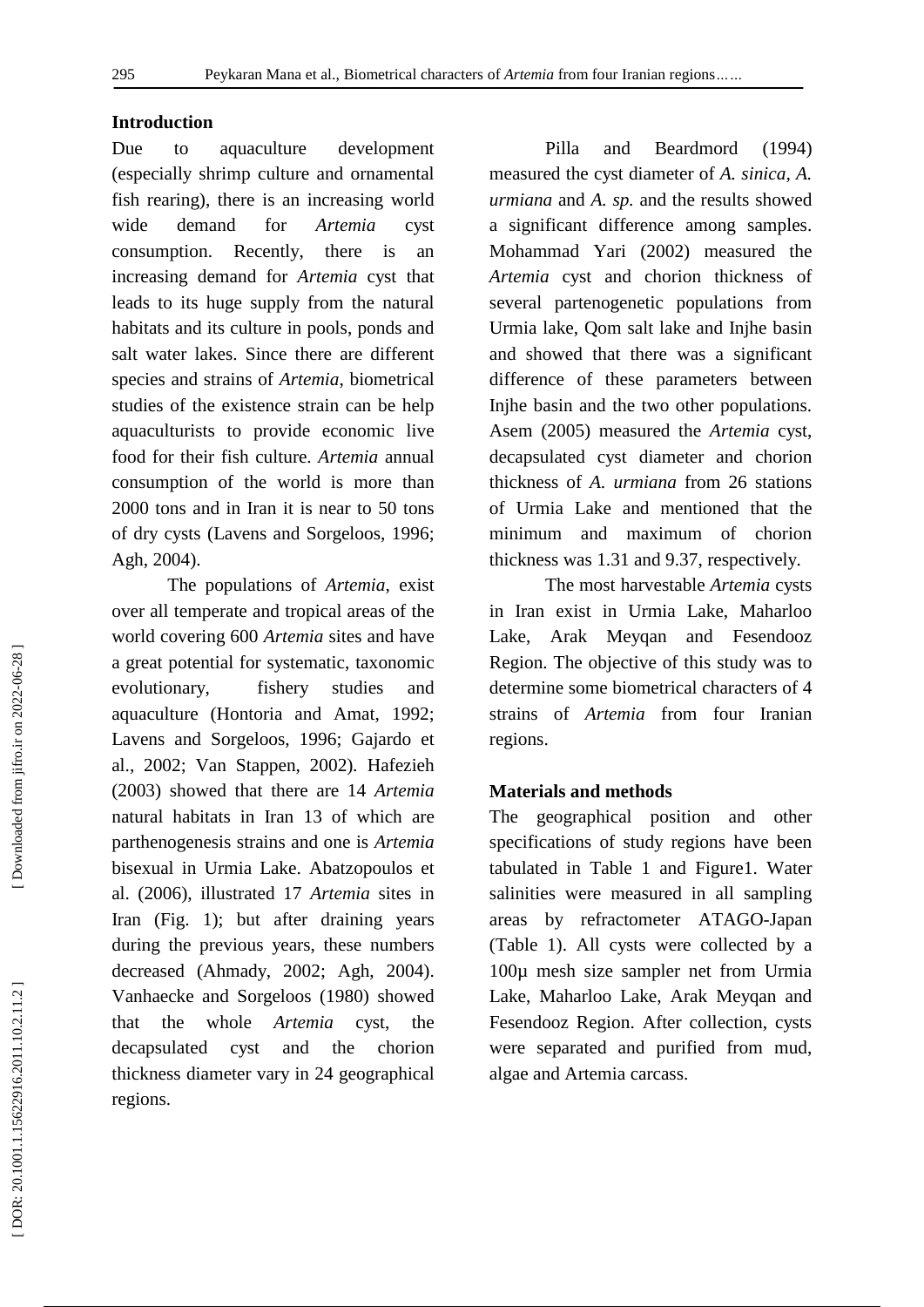**Table 1: The specifications of sampling area**

| region    | Position           | Altitude from | Situation                | Area               | Salinity |
|-----------|--------------------|---------------|--------------------------|--------------------|----------|
|           |                    | Sea level (m) |                          | (Km <sup>2</sup> ) | (g/l)    |
| Urmia     | $37°20'$ N         | 1278          | 17 km from East of Urmia | 5750-              | 320      |
| Lake      | $45^{\circ}$ 40' E |               |                          | 6000               |          |
| Maharloo  | $29°32'$ N         | 1455 - 2990   | 27 km from South-East of | 216                | 250      |
| Lake      | $52^{\circ}$ 42'E  |               | Shiraz                   |                    |          |
| Arak      | 34°9'N             | 1660          | 17 km from North-East of | 545.3              | 96       |
| Meyqan    | $49^\circ$ 55'E    |               | Arak                     |                    |          |
| Fesendooz | $37°15'$ N         | 1278          | 35 km from Miandoab      | 20                 | 100      |
| region    | $45^{\circ}$ 53' E |               |                          |                    |          |



**Fig 1: Distribution of Artemia sites in Iran. The names on the map refer to main cities while the numbers mentioned below indicate the map of studied geographical positions of sampling areas; 1, Urmia Lake; 2, Fesendooz Region; 4 , Maharl ou Lake; 10, Mi qan Lake( Adapted from Abatzopoulos et al, 2006 )**

## *Measurement of cyst diameters and chorion thickness*

A six gram cyst sample was provided from 4 different lakes for biometrical measurements. These cysts were hydrated in 4 small conical tubes with a capacity of 500 $\degree$  for 10 minutes. 0.5 ml of logul 1% (1 g in each tube) was separately added

with gentle aeration. Cyst incubation was done according to Vanhaecke *et al*. (1980), with filtered water using  $45\mu$  mesh size net and Dietrich & Kalle medium. 0.5 ml logul was added to each tube, after 3 hours incubation. After 12 hours incubation in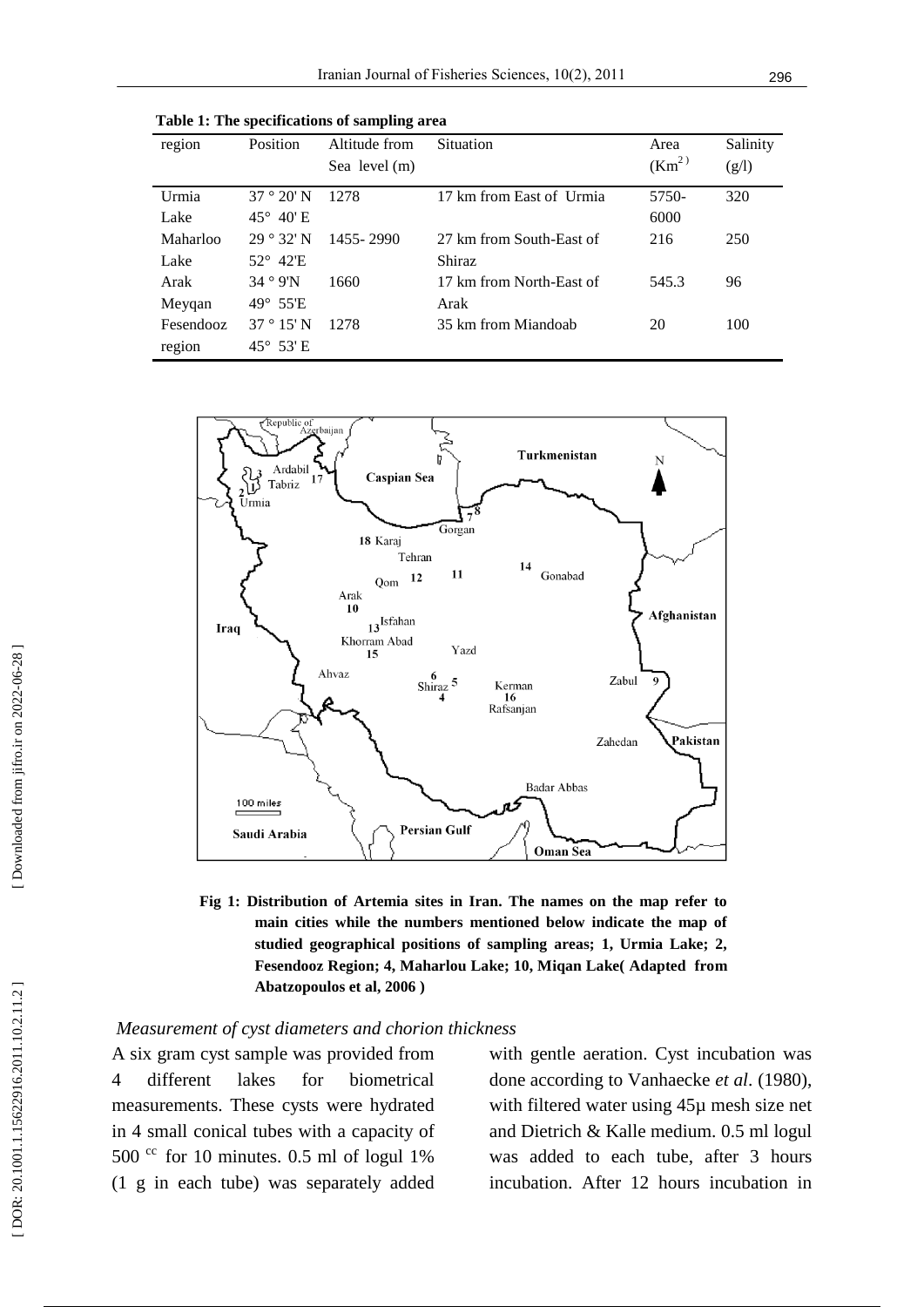the darkness, whole cysts of each tube were collected by 100µ mesh size net. The dimensions of 1000 Non Decapsulated cysts were measured by a binocular microscope equipped with Motic 2000 loop software MLC – 150C, attached to a monitor. Mean  $\pm$  SE of data were calculated. Then, some cysts were decapsulated according to Bruggman *et al*., (1980) using hypochlorite sodium containing 5% causative substance. Then 1000 decapsulated cysts (D) were separated and their chorion thicknesses were calculated according to the following formula:

$$
ch = \frac{(ND - D)}{2}
$$

Where:

Ch: Chorion thickness, ND: Non - Decapsulated cysts, D: Decapsulated cysts

# *Measurement of individual dry weight of cyst & Nauplious*

To determine the dry weight of cysts, 3 replicates each containing nearly 50000 cysts in freshwater were incubated by gentle aeration for 10 -15 minutes. Ten subsamples, each 250 µl, from each tube were obtained for hydration and isolation of full cysts from empty ones (30 samples). Then full cysts were dried in oven 60 °C for 24 hours and weighted with digital sensitive scale (sensitivity 0/0001 g) and individual weights of dry cysts were obtained by the following formula:

Individual dry weight  $(\mu g) = (dy \text{ cyst and dish})$ weight  $(\mu g)$  – dish empty weight  $(\mu g)$  ) / Number of measured cysts

Dry weights of nauplii were measured by the same technique, but cysts were cultured in 3 trials under standard conditions. After 24 hours, 10 subsamples from each replicate were separated and the number of nauplii were counted, dried in oven (60˚C and 24 hours) and weighted. Total and individual weights of samples as µg were achieved.

#### *Measurement of Instar I nauplii length*

 Cysts were cultured under the standard conditions (Sorgeloos *et al*., 1986).

Nearly 2000 nauplii were taken randomly from each tray and fixed in logul 5% solution. Lengths of 800 nauplii were measured from proximal head to the end of the abdomen by Motic software installed on a binocular microscope.

#### **Results**

# *Comparison of cyst diameter & chorion thickness*

This study revealed that the largest cyst diameter is from Urmia Lake and the smallest one is from Fesendooz region cysts. Also, chorion thickness of cysts from Fesendooz region and Arak Meyqan are the smallest and largest ones, respectively (Table 2).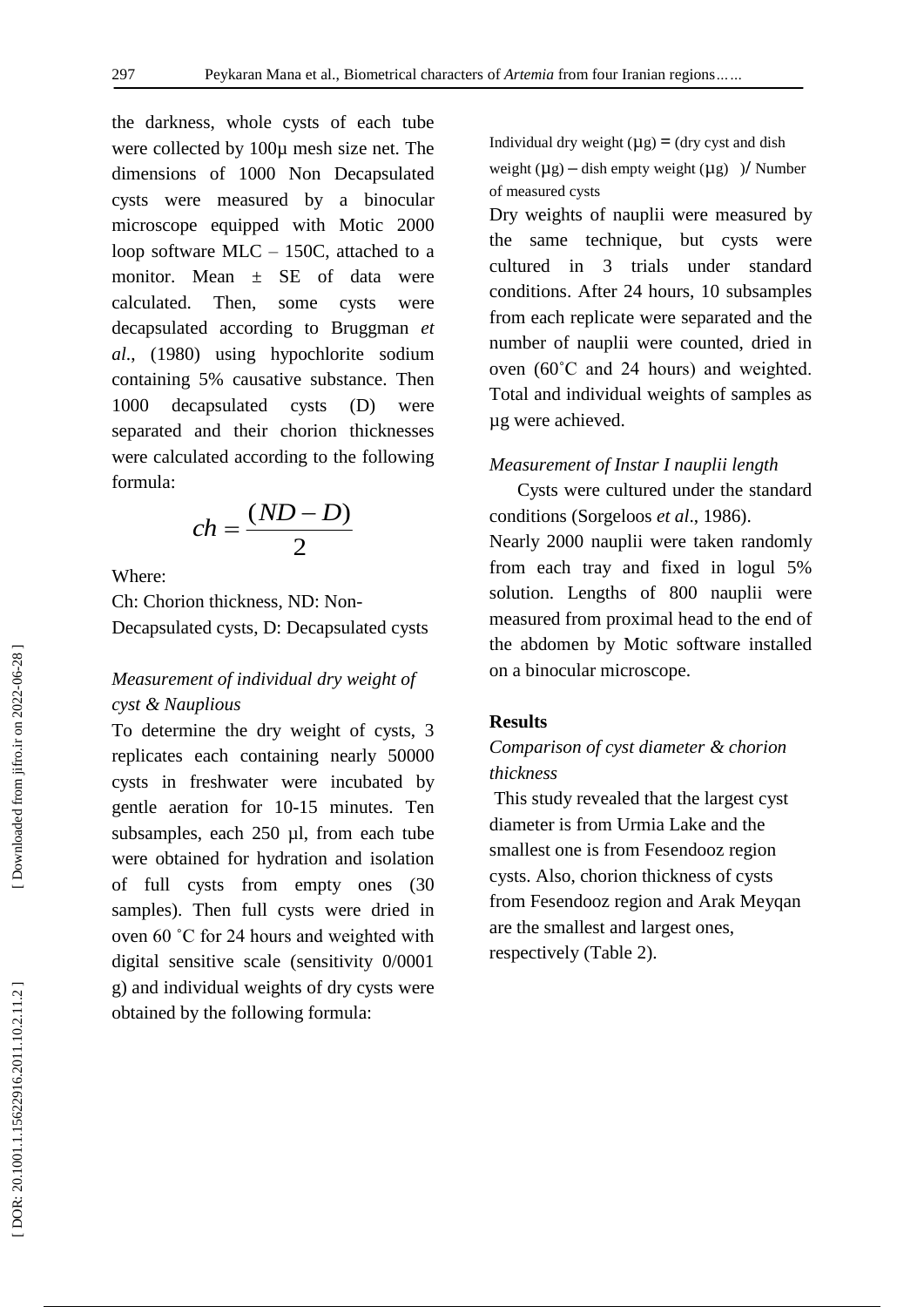| Region        | Cyst diameter( $\mu$ ) | decapsulated cyst | Chorion          |
|---------------|------------------------|-------------------|------------------|
|               |                        | $diameter(\mu)$   | <b>Thickness</b> |
|               |                        |                   | $(\mu)$          |
|               |                        |                   |                  |
| Urmia Lake    | $285.4 \pm 0.53$       | $270.8 \pm 0.54$  | $7.30 \pm 0.06$  |
| Maharloo Lake | $281.3 \pm 0.58$       | $266.3 \pm 0.59$  | $7.50 \pm 0.07$  |
| Arak Meygan   | $280.1 \pm 0.58$       | $263.4 \pm 0.56$  | $8.40 \pm 0.08$  |
| Fesendooz     | $276.8 \pm 0.58$       | $263.5 \pm 0.59$  | $6.63 \pm 0.06$  |
| region        |                        |                   |                  |

**Table 2: Mean and SE of cyst diameter, decapsulated cyst diameter and chorion thickness of** *Artemia* **(µm) from 4 geographical regions of Iran**

A Duncan test (P< 0.05) on cyst diameter of 4 *Artemia* strains from different regions of Iran (Fig. 2) shows that the cyst diameter of samples obtained from Maharloo Lake and Arak Meyqan regions do not have any significant difference but these samples have a significant difference with Urmia Lake and Fesendooz region .



**Figure 2: Comparison of Artemia cyst diameter ( Mean**  ± **SE ) from 4 different regions (P< 0.05) (1; Urmia Lake , 2; Maharloo Lake , 3; Arak Meyqan 4; Fesendooz region).**

*Comparison of individual dry cyst weight and number of cyst s per gram*

Table 3 shows that *Artemia urmiana*'s cysts encompass the highest dry weight and consequently it has the least number of cyst s per gram but Fesendooz region's cysts are the smallest individual cyst s and the most individual cyst per gram, also see Figure 3. The result shows that there are significant differences amongst all regions  $(P< 0.05)$ .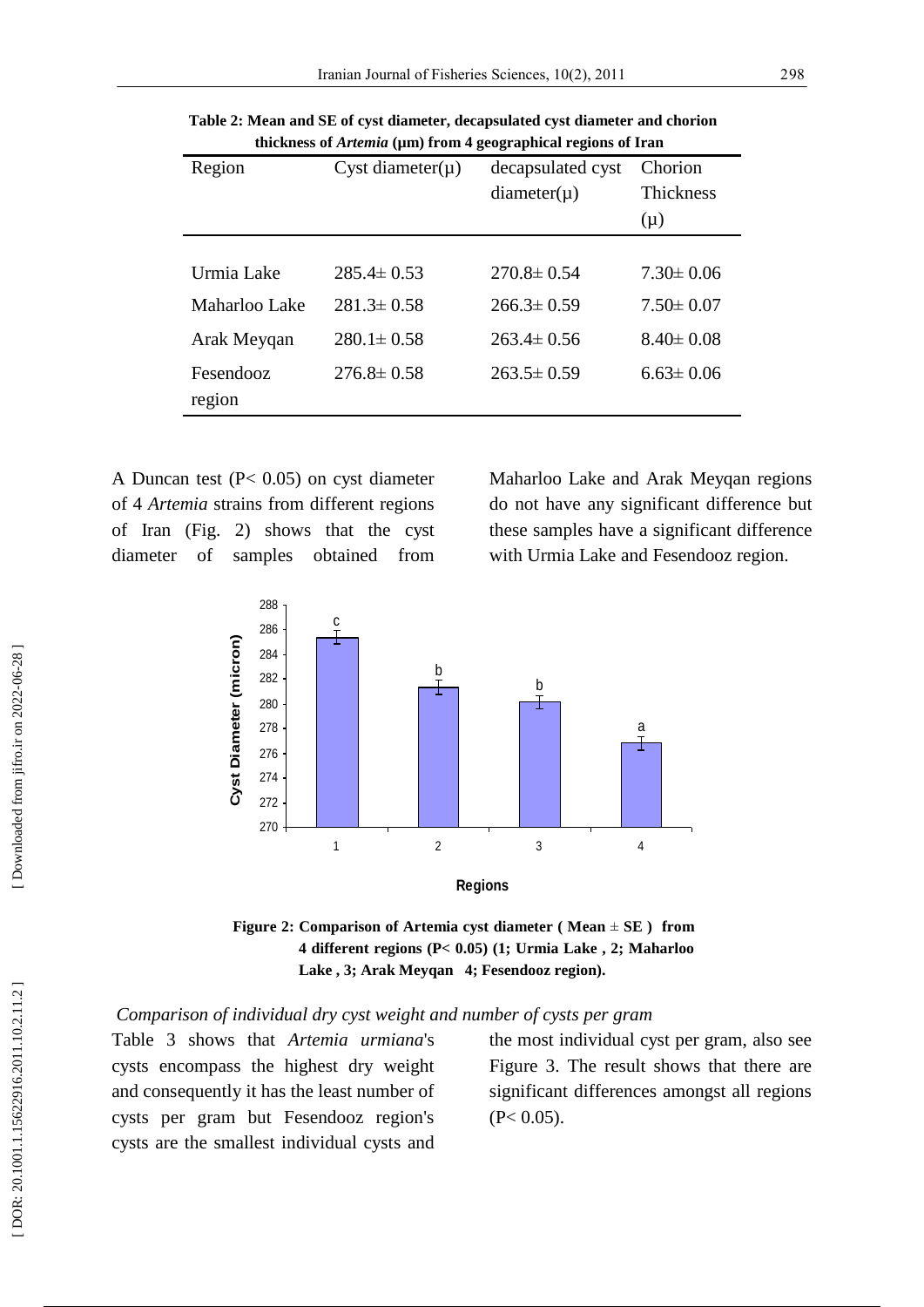| Region |                  | cysts dry weight individual | number of cyst     |
|--------|------------------|-----------------------------|--------------------|
|        |                  | $(\mu g)$                   | per gram           |
|        | Urmia Lake       | $3.66 \pm 0.68$             | $283000 \pm 56000$ |
|        | Maharloo Lake    | $3.36 \pm 0.45$             | $303000 \pm 43000$ |
|        | Arak Meyqan      | $3.52 \pm 0.49$             | 290000±42000       |
|        | Fesendooz region | $3.22 \pm 0.35$             | 314000±37000       |

**Table 3: Mean**  $\pm$  **SE individual dry weight of** *Artemia* **Cysts from four geographical regions of Iran**



**Fig. 3: Comparison of the cyst number per gram (Mean** ± **SE) for 4 study area s based on Duncan test (P< 0.05) (1; Urmia Lake, 2; Maharloo Lake, 3; Arak Meyqan 4; Fesendooz region).**

*Individual dry weight & Instar I nauplii length*

The collected data indicate that the greatest individual dry weight of *Artemia* nauplii was found from Urmia Lake and the least one belongs to Fesendooz *Artemia* nauplii (Table 4). One Way ANOVA results indicate that there are significant

difference s in nauplious individual dry weight and length ( $P \leq 0.05$ ) of 4 different regions (Table 4). The largest nauplii (511.8± 1.27 µ) belonged to *Artemia* nauplii of Urmia Lake and the smallest one  $(491.3 \pm 1.17)$  to Fesendooz region.

| Table 4: Mean ± SE individual dry weight and length of <i>Artemia</i> nauplii from 4 different regions |  |  |  |
|--------------------------------------------------------------------------------------------------------|--|--|--|
|--------------------------------------------------------------------------------------------------------|--|--|--|

| Regions          | Instar I Nauplii individual            | length of Instar I |
|------------------|----------------------------------------|--------------------|
|                  | $\frac{dy}{dx}$ weight $\frac{dy}{dx}$ | Nauplii length of  |
|                  |                                        | Artemia (µm)       |
| Urmia Lake       | $3.75 \pm 0.03$                        | $511.7 \pm 1.27$   |
| Maharloo Lake    | $3.04 \pm 0.03$                        | $509.4 \pm 1.25$   |
| Arak Meyqan      | $3.57 \pm 0.04$                        | $504.9 \pm 1.28$   |
| Fesendooz region | $3.74 \pm 0.03$                        | $491.3 \pm 1.17$   |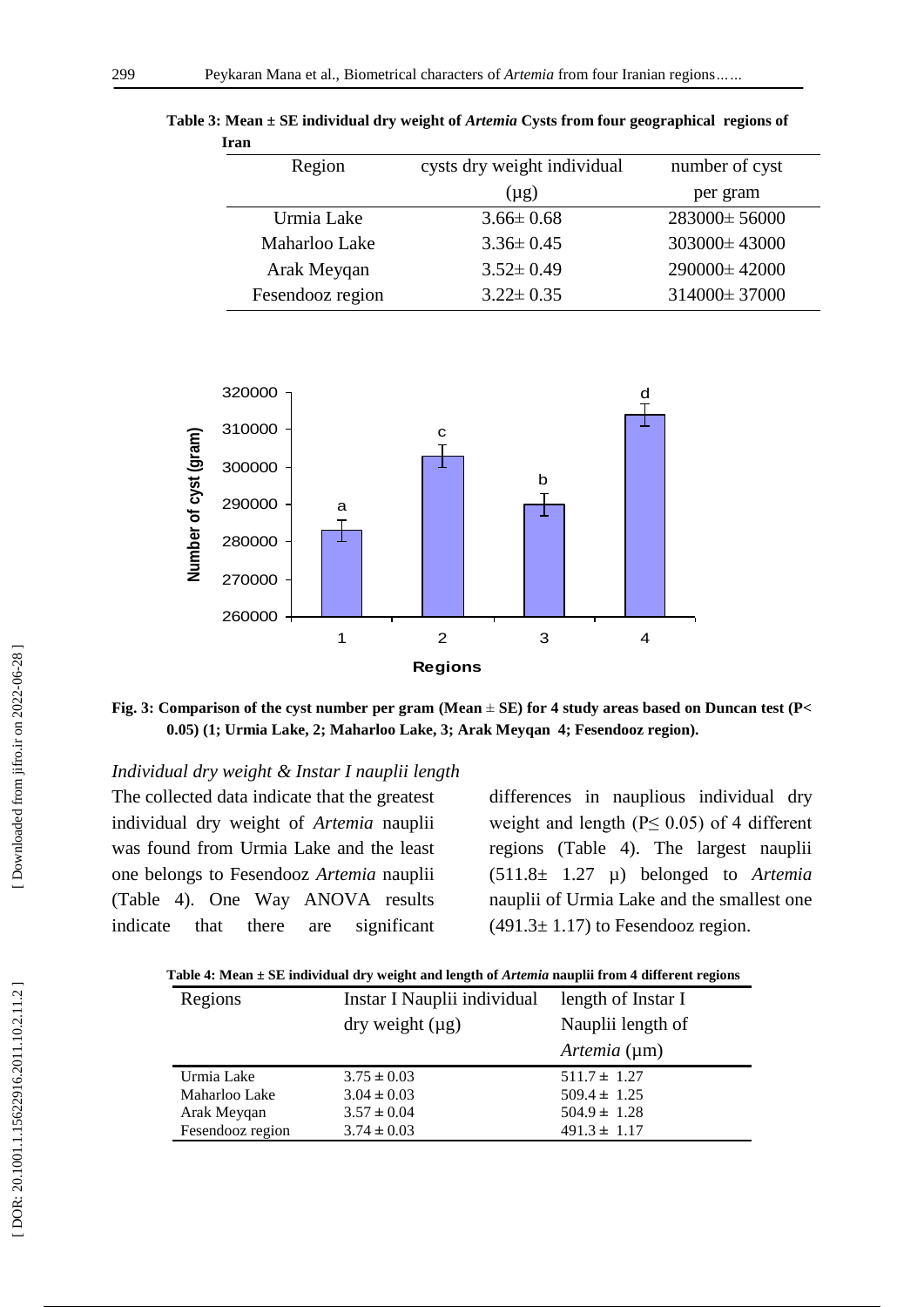# **Discussion**

Although *Artemia* cyst structure is the same in all strains but they have quantitative differences that have a great impact on their use in aquaculture. Vanhaecke & Sorgeloos (1980) studied the whole cyst, decapsulated cyst and chorion thickness diameter varies in 24 geographical regions. The results showed significant differences of mentioned parameters in various populations. Also, they suggested that the cyst diameter was related to genetic characteristics.

They concluded that the largest cyst diameter was due to parthenogenesis population of Margarita Di Savia Italy (284.9+14.6 µ) whereas *Artemia franciscana* from Sanferansisco Bay had the smallest cyst diameter (223.9±11.7 µ).The largest and smallest decapsulated cyst diameter were recorded from *Artemia sp.* from Toticorin - India (262.7±11.5µ) and *A. franciscana* from Sanfrancisco Bay  $(207.7 \pm 11.1 \mu)$ , respectively (Vanhaecke & Sorgeloos 1980). Pilla and Beardmore (1994) reported that the whole cyst diameter for *A. sinica, A. urmiana* and *Artemia sp.* was 232.75±11.22 µ, 265.85±15.85µ and  $232.75\pm11.22$  µ, respectively; which show s a significant difference among specimens.

Mayer (2002) showed that *Artemia sp.* populations from Portorico & Dominican have a significant difference on whole cyst diameter s. Asem et al., (2007 ) did a survey in Urmia Lake and carried out sampling from 26 stations and consequently found out that cyst & decapsulated cyst diameters and chorion thickness of collected cysts were different; namely the largest cyst diameter was

 $(259.34 \pm 11.36 \mu)$  in N  $_{(3-1)}$  inhabitant (Asem et al. 2007, Peikaran Mana, 2007). In this study, the Mean ± SE of *Artemia* cyst & decapsulated cyst diameters and chorion thickness parameters were measured from 4 different geographical regions of Iran including: Urmia, Maharloo, Arak and Fesendooz. The results indicate a high variation of 280.1  $\pm$ <br>0.58-285.4  $\pm$  0.53, 263.4  $\pm$  0.56-270.8  $\pm$ 0.54 and  $6.63 \pm 0.06$ -  $8.4 \pm 0.08$   $\mu$ , respectively. Artemia cysts' diameters of Urmia Lake  $(265.85 \pm 15.85\mu)$  have been reported by Pilla and Beardmore (1994) and Asem et al., (2007), is different from obtained results. The reason may be due to salinity changes, food availability, environmental changes especially nutritional and other physico -chemical factors, precision of measuring instruments. Triantaphyllidis *et al*. (1996) showed that the diameters of untreated cysts from Namibia and Madagascar were 247.7  $\pm$ 11 µ and 285.9 $\pm$  11.6 µ; also for decapsulated cysts were  $233.1\pm9.8$  µ and 246.2  $\pm$ 11.7 µ, respectively. Their study indicated that the cysts from Namibia were smaller than Madagascar ones. Abatzopoulos et al. (1998) reported that *A.tibetiana* is the biggest recorded in size for *Artemia* species *(323*± 11.2 µ and 230 $\pm$ 14.6 µ). Cohen et al. (1999) found diameter ranges between  $246.1 \pm 21$  µ and  $230.3 \pm 1$  µ for *Artemia* populations from Argentina.

Comparing the results of this survey with other researches on other species of *Artemia*, it can be concluded that in spite of the existing variety in *Artemia* cyst diameter in 4 geographical regions of Iran, their size are in the range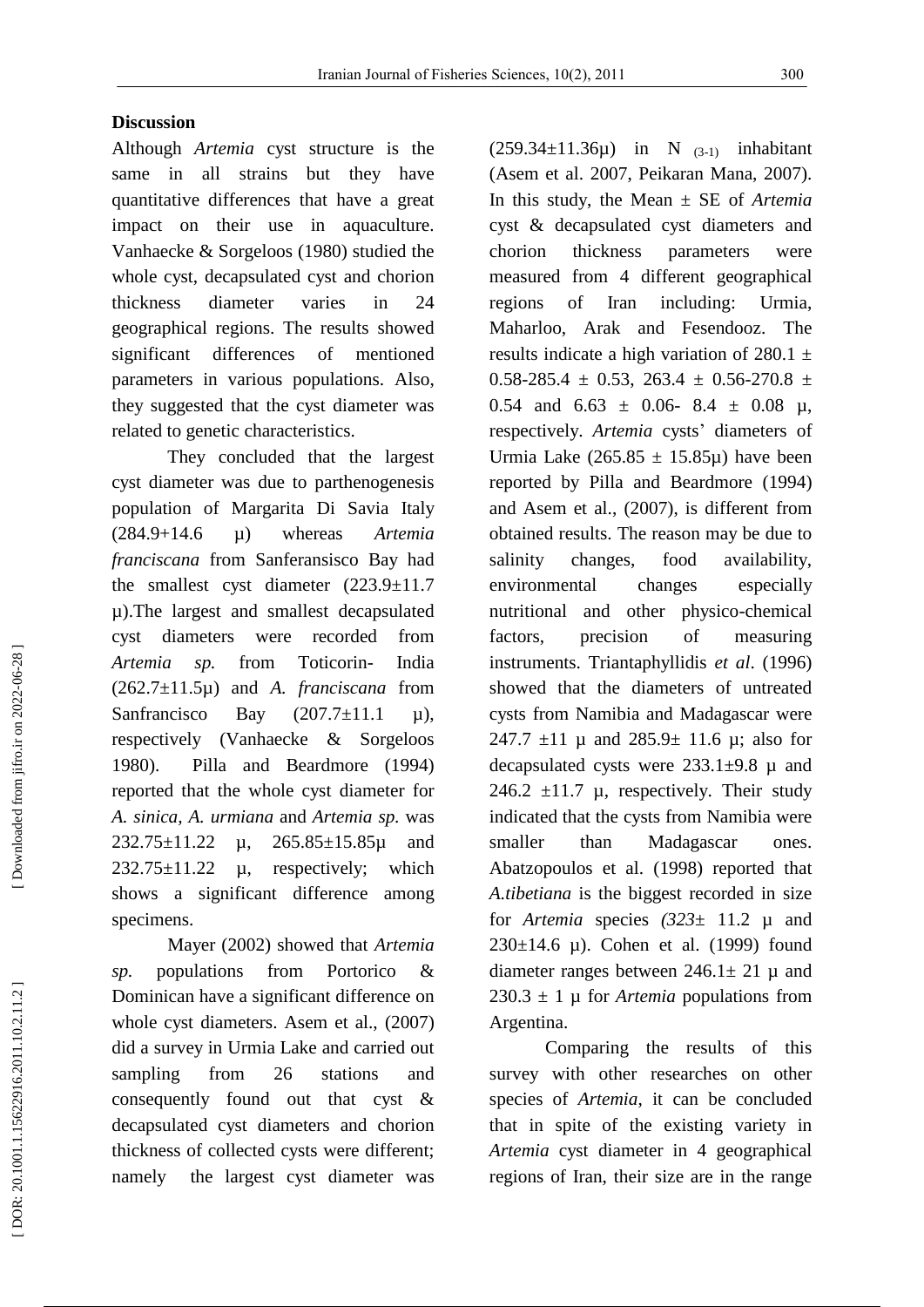of other species or strains of *Artemia* cysts or a little larger. The world average of nauplii dry weights have been reported as: 1.63 -3.09µg, whereas, dry weight of nauplii studied in the 4 Iranian regions were in the range of  $3.04 - 3.75\mu$ g, that shows a little difference, therefore they have more advantages comparing other nauplii achievement from other parts of the world. It is concluded that cysts of Fesendooz region have smaller sizes and greater cyst number s per gram than the others. On the other hand, nauplii from cysts of Fesendooz, regarding to their small and suitable size may have a great potential for use in larviculture of various aquatic animals especially for shrimp, and have a great potential to compete with cysts from other parts of the world, especially after processing, drying and packaging.

# **Acknowledgment s**

Special thanks to Dr. Motallebi for his funding support and the authors sincerely acknowledge Dr. Agh and Mr. Siavosh Ganji for their kind cooperation and scientific advice in different steps of the study.

# **References**

- **Abatzopoulos, T. J., Agh, N., Van Stappen, G., Razavi Rouhani, S. M. and Sorgeloos, P. , 2006.** *Artemia* sites in Iran.In: *Journal of the marine biological association of the United Kingdom* , 86, 299 -307.
- **Abatzopoulos, T. J., Zhang, B .and Sorgeloos, P. , 1998** . International study o n *Artemia*: 59. *Artemia*

*tibetiana*: preliminary characterization of a new *Artemia* species found in Tibet (people<sup>-</sup> s Republic of China).*International Journal of Salt Lake Research* , 7, 41 -44.

- **Agh, N. , 2004.** Final project report on stock assessment of Urmia Lake *Artemia*, *Artemia* and Aquatic Animals Research Center, Urmia University, pp. 90.
- **Ahmady, R. , 2002**. Final project report on Effects of environmental factors on cyst formation of *Artemia urmiana* in cultural ponds. *Iranian Fisheries Research Organization*, pp.53 .
- **Asem, A. , Rastgar Pouyani, N. and Agh, N. , 2007.** Biometrical study of *Artemia urmiana* (Anostraca: Artemiidae) cysts harvested from Lake Urmia (West Azerbaijan, Iran). In: *Journal of Turk Zoology*, 31, 171-180.
- **Asem, A., 2005**. *Artemia urmiana* systematic in Urmia lake: A morphological study, M.Sc. thesis , Kerman shah Razi University , pp. 107
- **Bruggman, E., Sorgeloos, P. and Vanhaecke, P. , 1980.** Improvements in the decapsulation technique of *Artemia* cysts. In: The brine shrimp *Artemia*. Vol.3. Ecology, culturing and use in Aquaculture.persoone G.,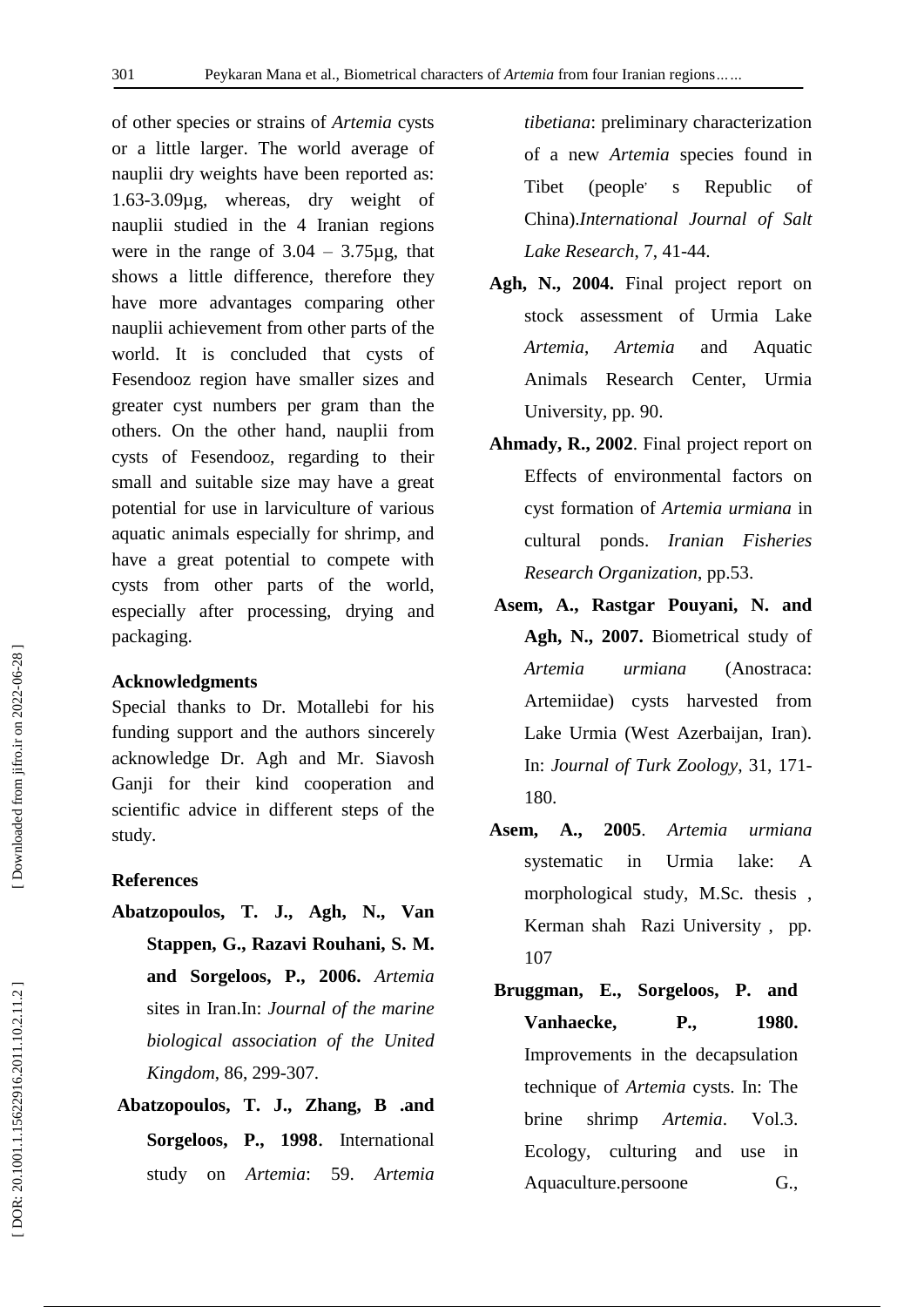P.Sorgeloos, O.Roels and E. Jaspers (eds), Universa press, Wetteren, Belgium. Pp.357 -372 and pp: 260 - 268.

- **Cohen, R. G., Amat, F., Hontoria, F., and Navarro, J. C., 1999.** Preliminary characterization of some Argentinean *Artemia* population from la pama and Buenos Aires provinces. *International Journal of Salt Lake Research*, 8, 329 -340.
- **Gajardo, G., Abatzopoulos, T. J., Kappas.I. And Beardmore, J. A. , 2002.** Evolution and speciation .In: *Artemia* Basic and Applied Biology. (eds.T.J.Abatzopoulos,

J.a.Beardmore, J.S.Clegg, P.Sorgeloos), Kluwer Academic Publisher, Dordrecht, pp.225 -250.

- **Hafezieh, M. , 2003.** Natural resources of Artemia in Iran. Asian –Pacific aquaculture 2003, Bangkok, Thailand. Abstract Book.
- **Hontoria, F.and Amat, F., 1992.**  Morphological characterization of adult *Artemia* (Crustacea, Branchiopoda) from different geographical regions. American populations, Journal of Plankton Research , 14 , 1461 -1471
- **Lavens, P. and Sorgeloos, P. , 1996**. Manual on the production and use of live food for aquaculture, (eds), Food

and Agriculture Organization of the United Nations, pp.375.

- **Mayer, R. J. , 2002.** Morphology and biometry of three populations of *Artemia* (Branchioopoda: Anostraca) from the Dominican Republic and Puerto Rico, Hydrobiology, 486, 29 - 38.
- **Mohammad Yari, A. , 2002**. The biometric, morphologic and life cycle of three populations of Iran Artemia. MSc. Thesis, Tehran University.
- **Peikaran Mana, N. , 2007.** Quantitative and Qualitative assessment of *Artemia* Cysts, Decapsulated cysts and Nauplii from 3 Geographical regions of Iran, MSc thesis, Lahijan Islamic Azad University, advised by Dr. H.vahabzadeh pp.144.
- **Pilla, E. J. S. and Beardmore, J. A. 1994.** Genetic and morphometric differentiation in old World bisexual species of *Artemia* (the brine shrimp), 73, pp: 47 -56.
- **Sorgeloos, P.; Lavens, P. and Legera, Ph. 1986.** Manual for the culture and use of Brine Shrimp Artemia in aquaculture, pp: 45 -49.
- **Triantaphyllidis, G. V.,Abatzopoulos ,T. J.,Miasa,E. and Sorgeloos , P. , 1996.** International study on *Artemia* population from Namibia and Madagascar; cytogenetics, biometry,